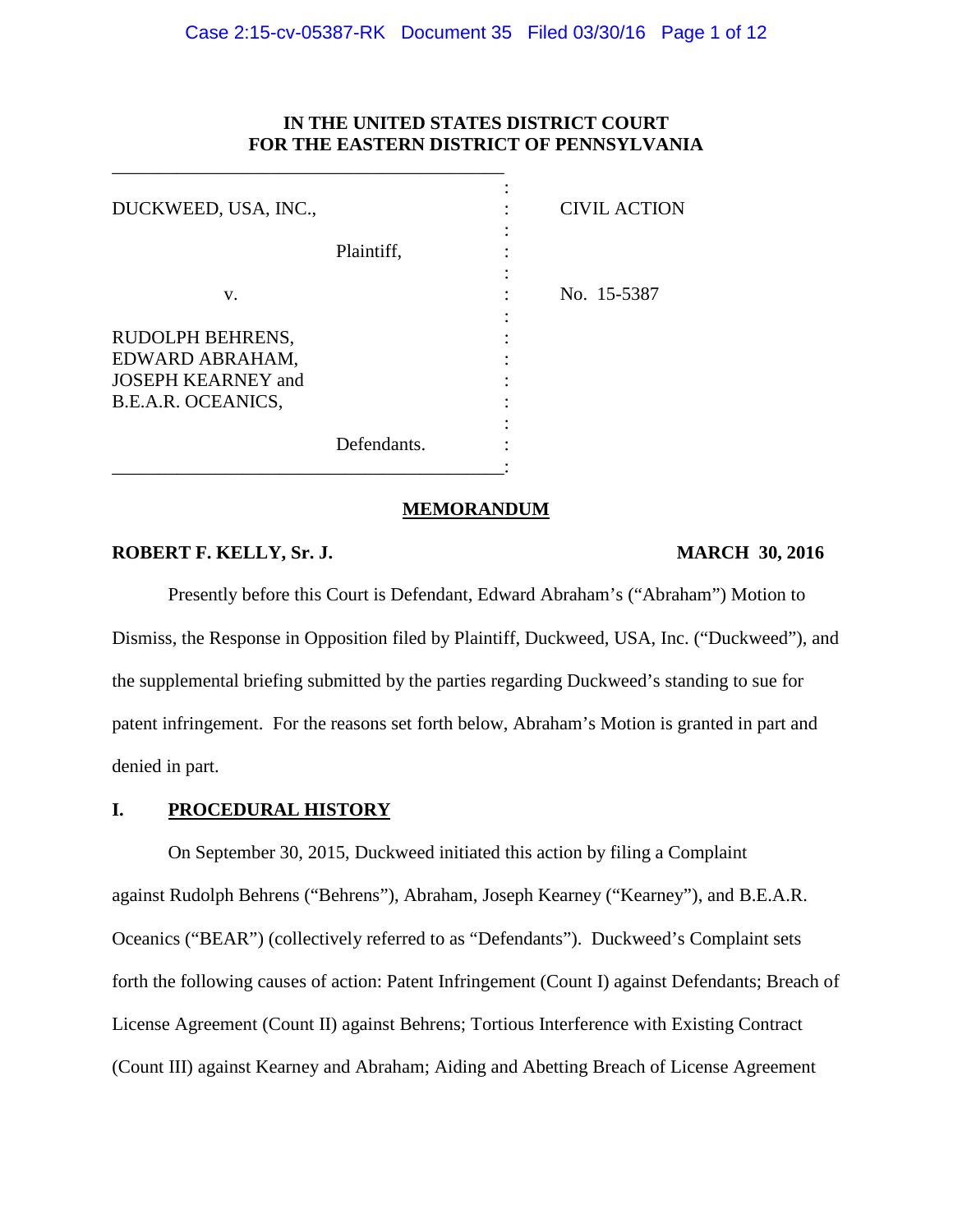# Case 2:15-cv-05387-RK Document 35 Filed 03/30/16 Page 2 of 12

(Count IV) against Kearney and Abraham; Civil Conspiracy to Breach the License Agreement (Count V) against Defendants; Breach of Fiduciary Duty (Count VI) against Behrens; Aiding and Abetting Breach of Fiduciary Duty (Count VII) against Kearney and Abraham; Civil Conspiracy to Breach the License Agreement (Count VIII) against Defendants;<sup>[1](#page-1-0)</sup> and Promissory Estoppel (Count IX) against Behrens.<sup>[2](#page-1-1)</sup> See Compl.

On or about October 7, 2015, Plaintiff filed a Motion for Preliminary Injunction against Defendants.<sup>[3](#page-1-2)</sup> (Doc. No. 7.) Default was entered against Behrens and BEAR on October 21, 2015, and Kearney on January 18, 2016. On November 10, 2015, Abraham moved to dismiss the claims against him pursuant to Federal Rule of Civil Procedure 12(b)(6), and Duckweed filed a response in opposition on December [4](#page-1-3), 2015. $4$  (Doc. Nos. 15, 18.) We raised the issue of Duckweed's standing to bring a claim for patent infringement on its own, and ordered supplemental briefing. (Doc. No. 19.) Both parties filed supplemental briefing, which is part of the record reviewed, with Duckweed asserting that it has standing and Abraham arguing that it does not. (Doc. Nos. 22, 23.)

<span id="page-1-0"></span><sup>&</sup>lt;sup>1</sup>Duckweed states that "Count VIII was incorrectly captioned Civil Conspiracy to Breach the License Agreement. As Abraham acknowledges, the allegations in Count VIII make clear that the claim is for conspiracy to breach fiduciary duties." (Pl.'s Mem. Law Opp'n Def.'s Mot. to Dismiss at 9 n.1.) For clarity, we will refer to Count VIII as a claim for conspiracy to breach fiduciary duties throughout this Memorandum Opinion.

<span id="page-1-1"></span> $2$ The Court has diversity jurisdiction over this action since the parties are diverse and the amount in controversy exceeds \$75,000. 28 U.S.C. § 1332. The parties agree that Pennsylvania law applies to the state law claims. See Redmond v. ACE Am. Ins. Co., No. 14–3864, 2015 WL 3514690, at \*1 n.2 (3d Cir. June 5, 2015) (declining to undertake a choice of law analysis since both parties agreed that New York law applied).

<span id="page-1-2"></span><sup>&</sup>lt;sup>3</sup>A Preliminary Injunction hearing was set for October 27, 2015; however, the Court was informed by Duckweed that it was unnecessary. (Doc. No. 9.) Duckweed's Petition for Preliminary Injunction remains outstanding.

<span id="page-1-3"></span><sup>&</sup>lt;sup>4</sup>To decide a motion to dismiss, courts consider only the allegations contained in the complaint, exhibits attached to the complaint, matters of public record, and where appropriate and necessary "an undisputedly authentic document that a defendant attaches as an exhibit to a motion to dismiss if the plaintiff's claims are based on the document." Pension Ben. Guar. Corp. v. White Consol. Indus., Inc., 998 F.2d 1192, 1196 (3d Cir. 1993). Although Duckweed has included documents outside of those permissible to be considered when deciding a motion to dismiss, we did not consider evidence outside of the pleadings, and we decline to convert Abraham's Motion to Dismiss into one for summary judgment because we find that conversion is not appropriate at this juncture.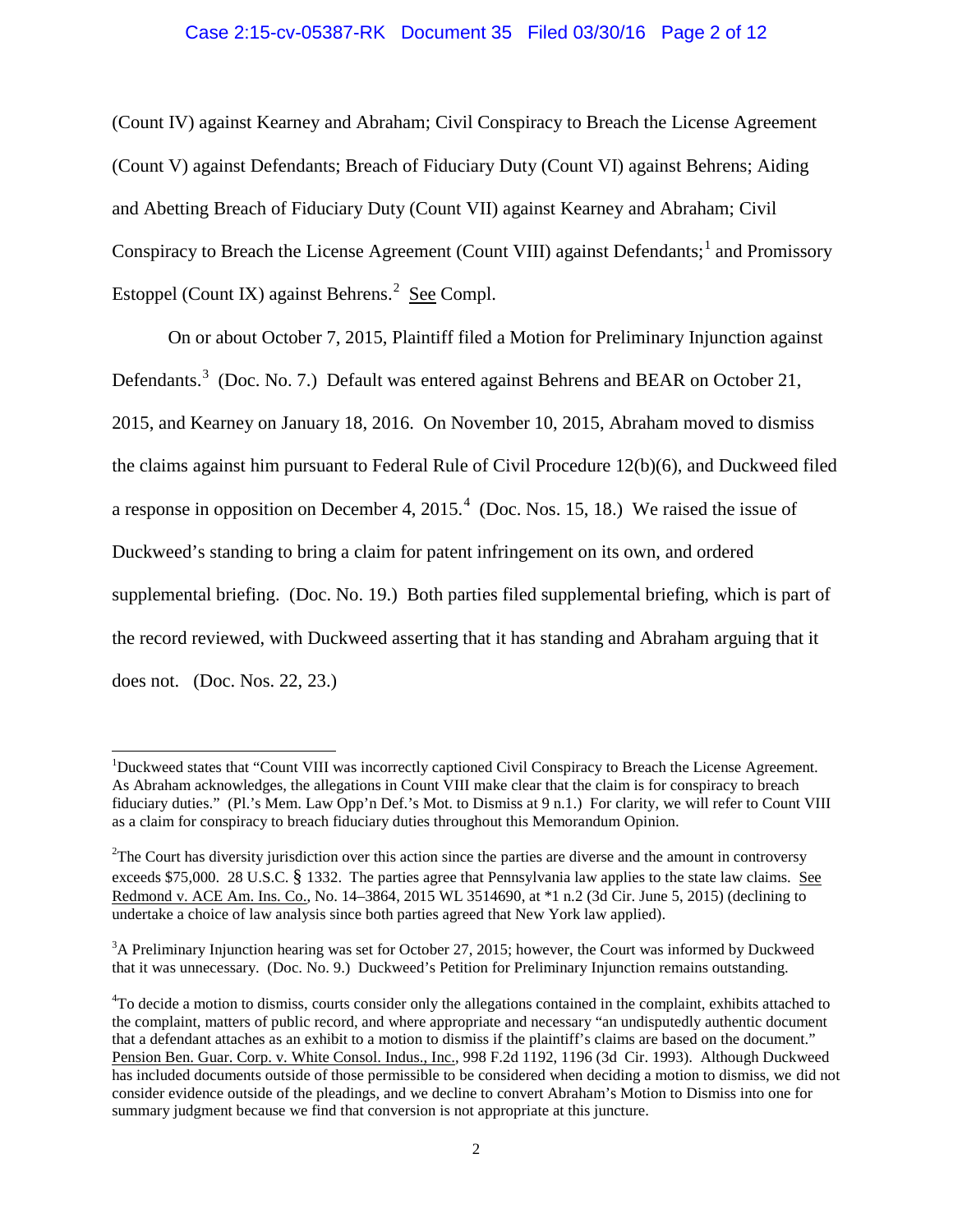# **II. FACTS**

Duckweed's Complaint contains a multitude of factual allegations against the four named Defendants. In the interest of efficiency, we will primarily focus upon the factual allegations contained in the Complaint pertaining to Abraham. In November 2012, Duckweed was allegedly formed to develop and market emerging aquatic biomass clean-energy technologies. Compl. ¶ 14. On July 6, 2010, the patent-in-suit,United States Patent No. 7,750,494 BI (the "494 Patent"), titled "Systems and Vessels for Producing Hydrocarbons and/or Water, and Methods for Same," was issued by the United States Patent and Trademark Office. Id. ¶ 11. Behrens is listed in the 494 Patent as an "inventor" and as the "assignee." Id. ¶ 27. Certain processes and technologies covered in the Patent (which Duckweed calls Hydrodynamic Reformation, or "HDR") can produce a cost effective, clean, and renewable petroleum oil substitute from algae, waste water or vegetable oils. Id.  $\P$  14-16. Through a document entitled "Resolution," which was signed by Behrens, Michael Rigolizzo ("Rigolizzo"), Duckweed's President and CEO, and Stephany Longo ("Longo"), Duckweed's Vice-President and Secretary, Duckweed alleges that Behrens gave it "an exclusive license to develop, market and license commercial synfuel feedstock facility(s), utilizing the patented processes and technologies in the 494 Patent." Id.

## ¶¶ 28-29.

According to the Complaint, since Duckweed obtained the license, its primary focus has been to develop and construct a commercial synfuel feedstock facility at a site in Winslow Township, New Jersey (the "Winslow Project"), and a facility at the Sparta Waste Water Treatment facility in Sparta, Georgia (the "Sparta Project") featuring the HDR process. Id. ¶ 31. In addition, Duckweed developed a relationship with Rutgers University's "Aquaculture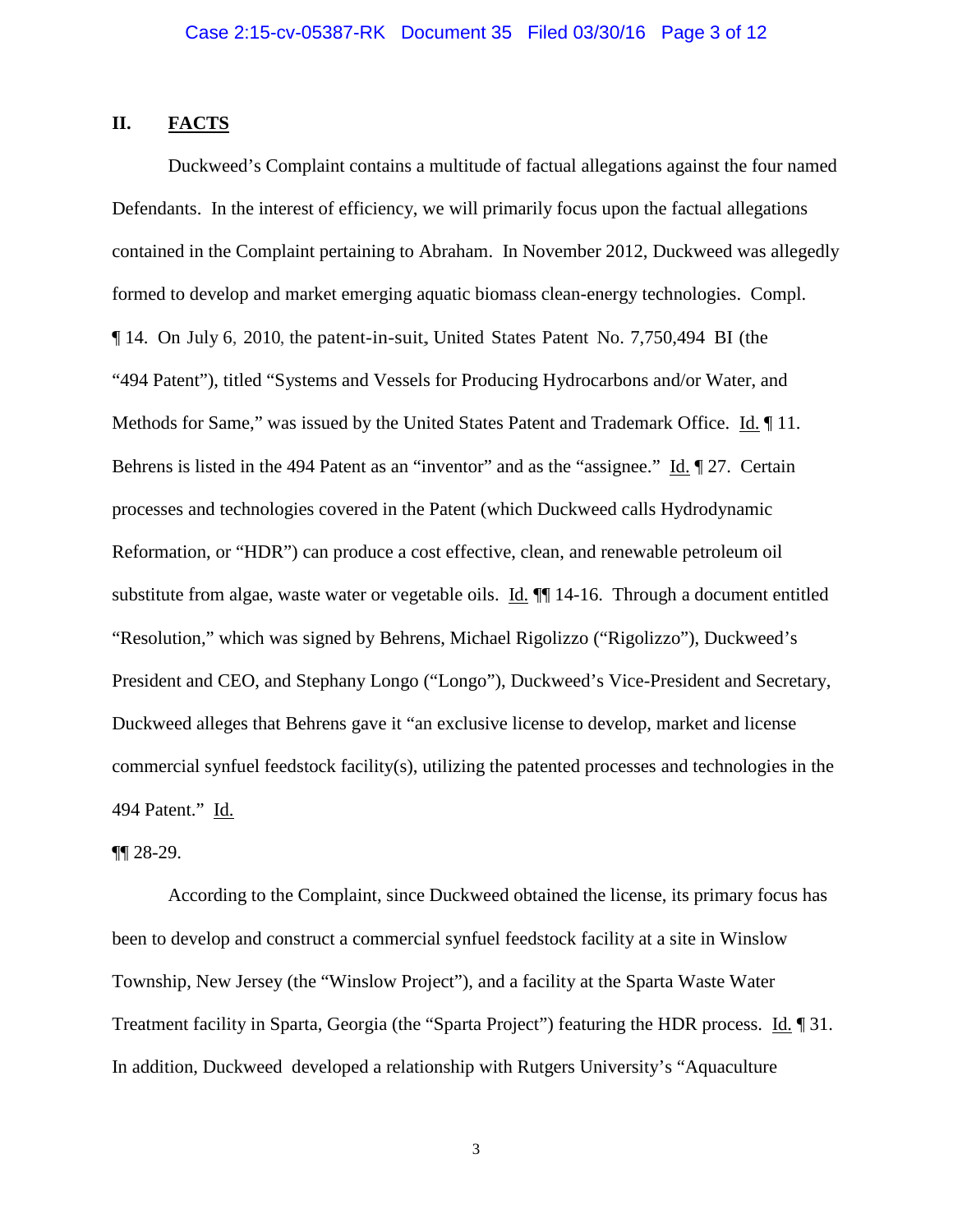### Case 2:15-cv-05387-RK Document 35 Filed 03/30/16 Page 4 of 12

Innovation Center for Environment and Natural Resources," in Cape May, New Jersey, and for the past year has been developing and constructing a demonstration site at the Rutgers Center to show the HDR process in continuous operation to investors (the "Rutgers Project"). Id. The Rutgers Project is critical to Duckweed's efforts to attract the investment funding that is needed to construct and operate the Winslow and Sparta Projects. Id.

Duckweed began to lay out the demonstration site for the Rutgers Project and push for funding in January 2015. Id. ¶ 45. Rigolizzo was introduced to Kearney, who informed Rigolizzo that he had many contacts in the investing community and could assist with Duckweed attracting funding. Id. ¶ 46. Kearney set up a meeting between Rigolizzo and Abraham, the result of which was that, in March, 2015, Abraham (through his company EPA Marketing Management, Inc.) loaned Duckweed \$45,500 to "construct[] a prototype of the Linear Venturi Kinetic Nozzle Synfuel Production System" for the Rutgers Project. Id. 149. Duckweed went to work immediately and, by June 17, 2015, the demonstration units for the Rutgers Project were constructed and ready to be made operational. Id. ¶ 51. All that was needed was for Behrens to deliver critical pump/nozzle assemblies and the "artificial intelligence" needed to operate them. Id.

On June 19, 2015, Rigolizzo and Longo each received an email from Behrens stating that he was "withdrawing from [Duckweed]" and "nullifying" the license. Id. 1 54. Behrens went on to claim that BEAR, not Duckweed, had made the agreement with Rutgers to demonstrate its (BEAR's) "patented technologies" - i.e., the technologies that Duckweed has an exclusive license to commercialize - to "the world." Id. ¶ 54. Upon information and belief, Abraham and Kearney, together with Behrens, are principals in BEAR. Id. ¶ 6.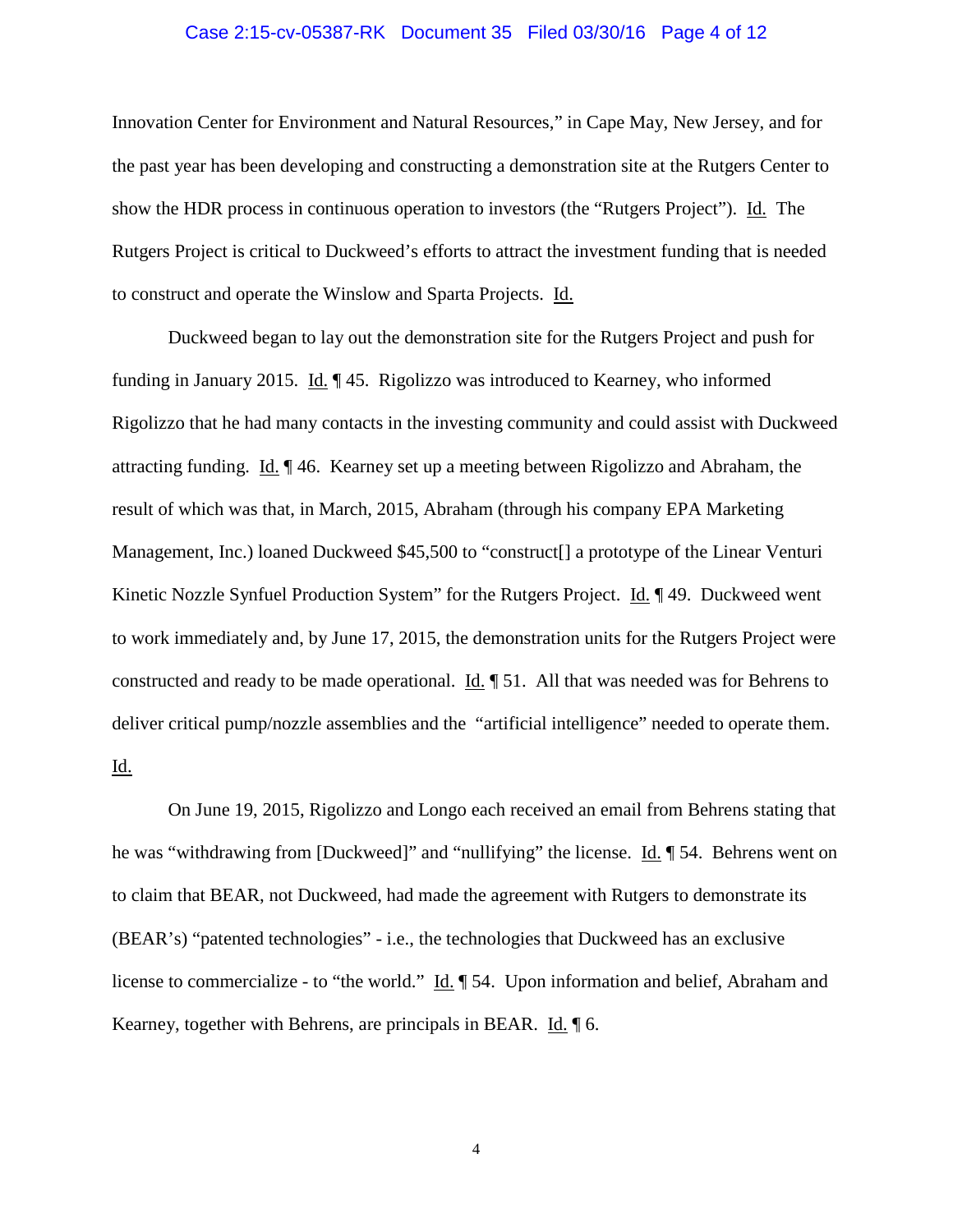### Case 2:15-cv-05387-RK Document 35 Filed 03/30/16 Page 5 of 12

Following Behrens' email, Behrens and Kearney (acting on his own behalf and on behalf of Abraham) each communicated on multiple occasions by email and by telephone with Duckweed investors James McMonagle and Frank Marx to, among other things: (i) disparage Rigolizzo, calling him a liar and a thief, (ii) make clear that, together with Abraham, they would install the pump and nozzle assemblies and artificial intelligence - which Behrens has withheld and refused to deliver to Duckweed - in order to make the Rutgers site operational and present it "to the world" as a BEAR project; (iii) make clear that, together with Abraham, they intended to pursue the Sparta, Georgia opportunity through BEAR once the Rutgers site was operational; and (iv) solicit Duckweed's investors away from Duckweed. Id. ¶ 58. Moreover, on September 4, 2015, Rigolizzo received a call from Abraham, who confirmed the alliance between himself and Behrens by bragging that the algae tanks at the Rutgers site had been filled and were growing algae, that the LVKN pump and nozzle assemblies were about to be installed, and that the demonstration units would then be fully operational.  $\underline{Id}$ .  $\P$  59.

#### **III. DISCUSSION**

# **A. Standing**

In addition to Article III standing, Duckweed must also possess standing as defined by § 281 of the Patent Act.<sup>[5](#page-4-0)</sup> See Alps S., LLC v. Ohio Willow Wood Co., 787 F.3d 1379, 1382 (Fed. Cir. 2015), cert. denied, 136 S. Ct. 897 (2016). "Under 35 U.S.C. § 281, a 'patentee' has standing to pursue a patent infringement action." Id. (citing H.R. Techs., Inc. v. Astechnologies, Inc., 275 F.3d 1378, 1384 (Fed. Cir. 2002)). "The word 'patentee' is not limited to the person to whom the patent issued, but also includes 'successors in title to the patentee.'" Id. (citing 35 U.S.C. § 100(d)).

<span id="page-4-0"></span><sup>&</sup>lt;sup>5.</sup> Standing must be present at the time the suit is brought." Sicom Sys., Ltd. v. Agilent Techs., Inc., 427 F.3d 971, 975–76 (Fed. Cir. 2005). The party "bringing the action bears the burden of establishing that it has standing." Id. at 976.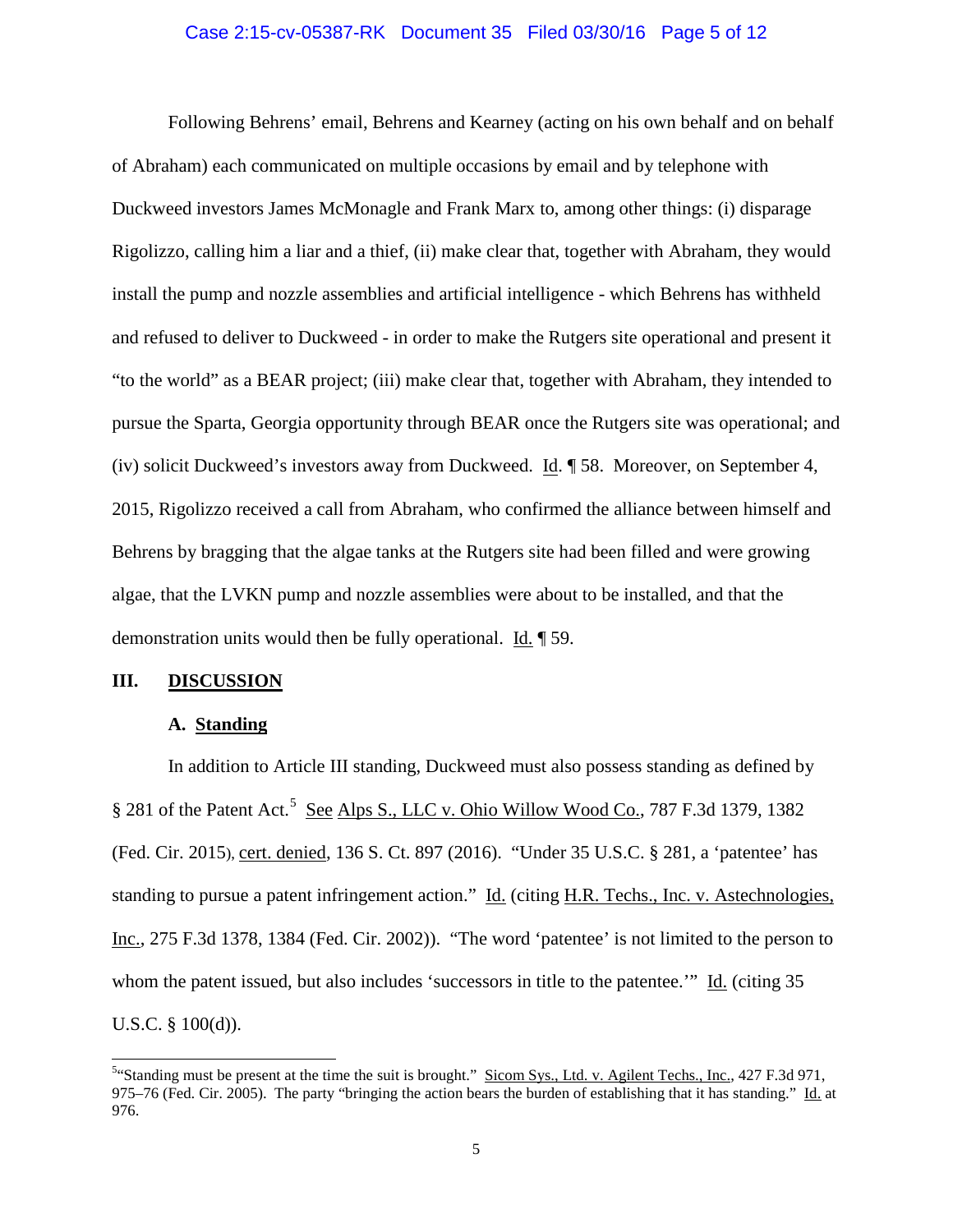### Case 2:15-cv-05387-RK Document 35 Filed 03/30/16 Page 6 of 12

"In addition to the patent owner, [Federal Circuit] case law provides that '[a]n exclusive licensee has standing to sue in its own name, without joining the patent holder where all substantial rights in the patent are transferred.'" Id. (quoting Int'l Gamco, Inc. v. Multimedia Games, Inc., 504 F.3d 1273, 1276 (Fed. Cir. 2007)). In the case where a patent owner transfers all substantial rights, the transferee is treated as the patentee and has standing to sue in its own name. Id. (citing Propat Int'l Corp. v. Rpost, Inc., 473 F.3d 1187, 1189 (Fed. Cir. 2007); Int'l Gamco, 504 F.3d at 1276 (observing that a licensee with all substantial rights "is effectively an assignee"); Speedplay, Inc. v. Bebop, Inc., 211 F.3d 1245, 1250 (Fed. Cir. 2000) (explaining that an entity "that has been granted all substantial rights under the patent is considered the owner regardless of how the parties characterize the transaction that conveyed those rights.")) "If, however, the transferee or licensee does not hold all substantial rights, it may 'sue third parties only as a co-plaintiff with the patentee.'" Id. at 1382-83 (quoting Mentor H/S, Inc. v. Med. Device Alliance, Inc., 240 F.3d 1016, 1017 (Fed. Cir. 2001)).

"At least one exception to that rule exists, however: an exclusive licensee that does not have all substantial rights does have standing to sue in his own name when 'necessary to prevent an absolute failure of justice, as where the patentee is the infringer, and cannot sue himself.'" Textile Prods., Inc. v. Mead Corp., 134 F.3d 1481, 1484 (Fed. Cir. 1998) (quoting Waterman v. Mackenzie, 138 U.S. 252, 255 (1891); citing Littlefield v. Perry, 88 U.S. (21 Wall.) 205, 223 (1874) (holding that plaintiff was an assignee, but stating that even if he were an exclusive licensee, he could bring suit in his own name, because the patentee was the infringer); Ortho Pharm. Corp. v. Genetics Inst., Inc., 52 F.3d 1026, 1030 (Fed. Cir. 1995)). "On the other hand, a bare licensee has no standing at all." Id. (citing Rite-Hite Corp. v. Kelley Co., 56 F.3d 1538, 1552 (Fed. Cir. 1995) (bare licensees have no standing); Ortho, 52 F.3d at 1034).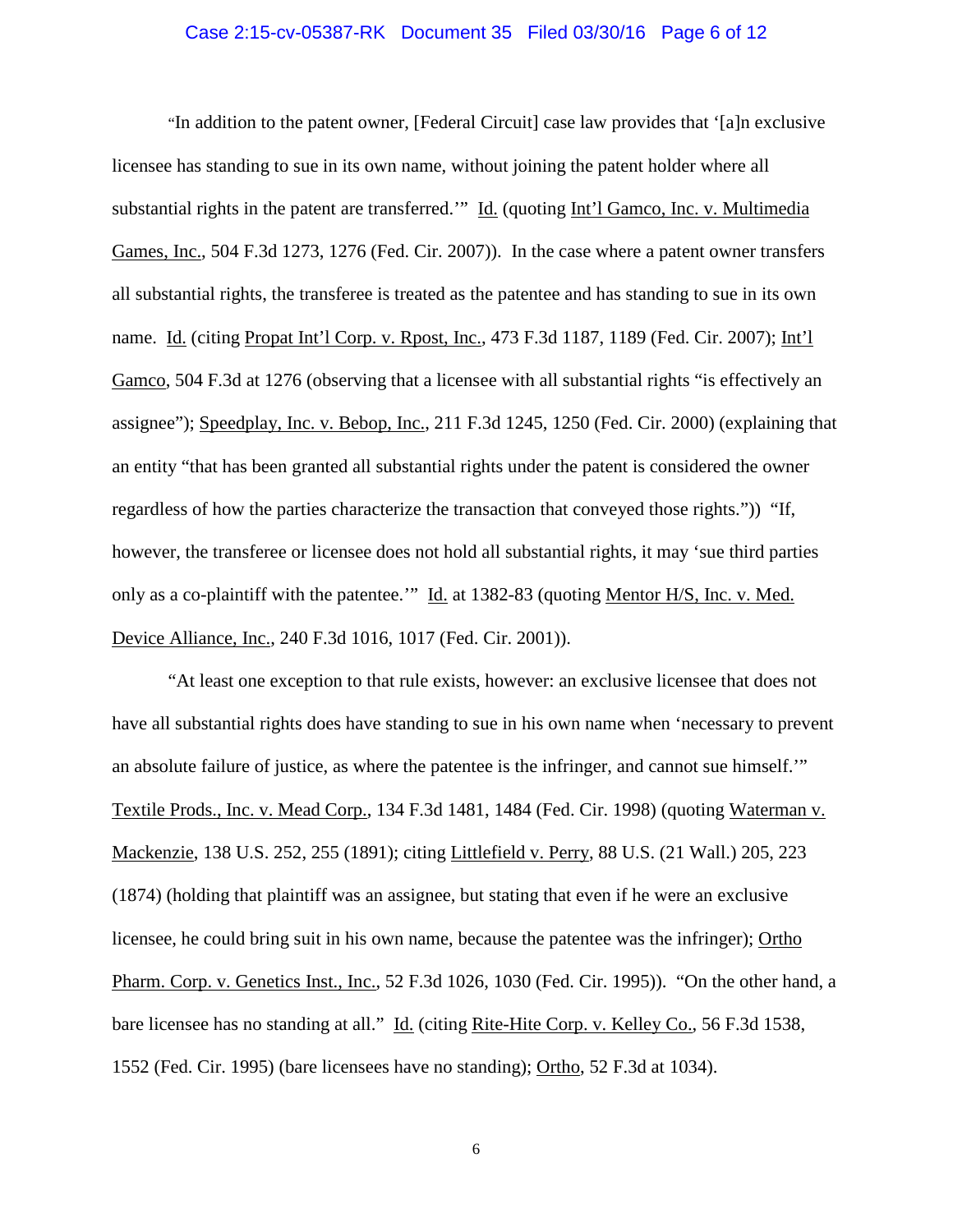### Case 2:15-cv-05387-RK Document 35 Filed 03/30/16 Page 7 of 12

"Determining whether a licensee is an exclusive licensee or a bare licensee is a question of ascertaining the intent of the parties to the license as manifested by the terms of their agreement and examining the substance of the grant." Id. (citing Ortho, 52 F.3d at 1033–34). "The use of the word 'exclusive' is not controlling; what matters is the substance of the arrangement." Id. (citing Ortho, 52 F.3d at 1032). "Because patent rights are rights to 'exclude others,' see 35 U.S.C. § 154(a)(1), a licensee is an exclusive licensee only if the patentee has promised, expressly or impliedly, that 'others shall be excluded from practicing the invention' within the field covered by the license." Id. (quoting Rite–Hite, 56 F.3d at 1552). "Put another way, an exclusive license is 'a license to practice the invention . . . accompanied by the patent owner's promise that others shall be excluded from practicing it within the field of use wherein the licensee is given leave.'" Id. (quoting W. Elec. Co. v. Pacent Reproducer Corp., 42 F.2d 116, 118 (2d Cir. 1930)). Therefore, licensees under that patent are not exclusive licensees if a patentee-licensor is free to grant licenses to others. Id.

Here, Behrens is the undisputed owner of the 494 Patent, and he has not made any assignment. Relying upon the Resolution, Duckweed asserts that it is an exclusive licensee with all substantial rights under the 494 Patent and, therefore, has standing to sue for patent infringement. We conclude that Duckweed does not have an exclusive license with all substantial rights under the 494 Patent. Behrens has retained a significant amount of interest in the 494 Patent and has clearly not relinquished all substantial rights under the Patent. Invoking the exception outlined above, Duckweed asserts that it has standing to sue in his own name as an exclusive licensee to prevent an absolute failure of justice since Behrens, who is the patentee, is the alleged infringer, and cannot sue himself. Abraham argues that Duckweed lacks standing because the Resolution did not grant Duckweed an exclusive license, but only granted a bare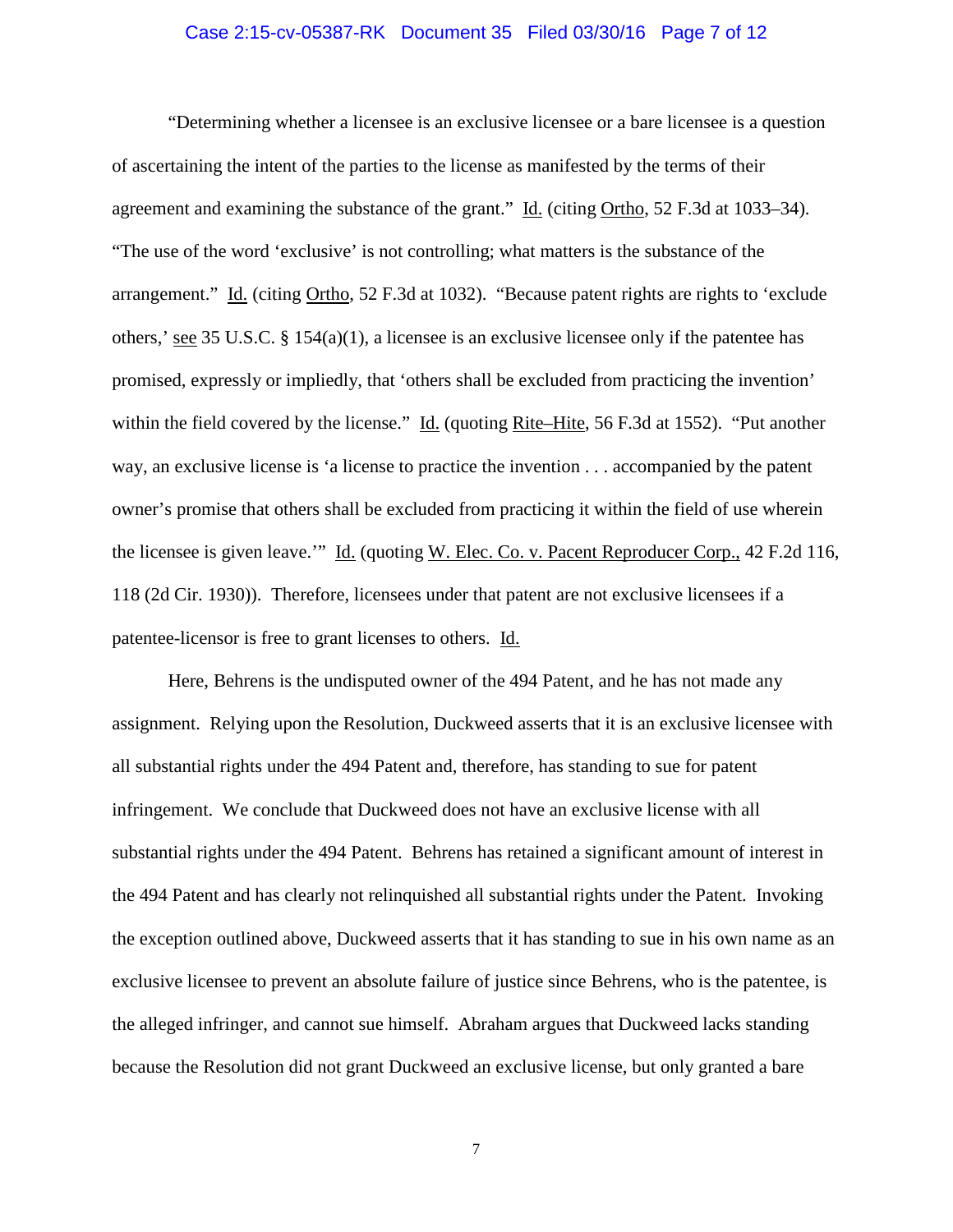# Case 2:15-cv-05387-RK Document 35 Filed 03/30/16 Page 8 of 12

license. Based upon all of the arguments, and the Resolution itself, we conclude that Duckweed has standing to sue because it falls under the exception outlined above.

The following two sections of the Resolution are relevant to the determination of whether Duckweed was granted an exclusive license or a bare license:

- 7.) It was further agreed that Rudolph Behrens will contribute his professional expertise and patented process of turning aquatic biomass into vegetable oil that can be sold to refineries to make Biodiesel fuel and related products, referred to as 'SF-1: Land-Based Synfuel Production System.'
- 8.) It was further agreed that Duckweed USA will exclusively develop, market and license commercial synfuel feedstock facility(s), utilizing the 'SF-1: Land-Based Synfuel Production System.'

See Compl., Ex. B (Resolution)  $\P$  7, 8. Based upon the Resolution, Abraham asserts that, "at best, a bare license was conveyed and rights to manufacture and build facilities." (See Def.'s Suppl Br. on Standing at 8.) However, we find that the Resolution conveys more.

It is clear from the Resolution that Duckweed was granted the exclusive right to develop, market and license commercial synfuel feedstock facility(s) utilizing the SF-1:Land-Based Synfuel Production System. See Compl., Ex. B ¶ 8. Significantly, Behrens gave Duckweed the exclusive right to license commercial synfuel feedstock facility(s) utilizing the SF-1:Land-Based Synfuel Production System. Id. "To qualify as an exclusive license, an agreement must clearly manifest the patentee's promise to refrain from granting anyone else a license in the area of exclusivity." Textile, 134 F.3d at 1484. The Resolution between Behrens and Duckweed clearly manifests a promise by Behrens to do so. Not only does the Resolution clearly manifest Behrens' promise to refrain from granting anyone else a license in the area of exclusivity, but it gives Duckweed itself the exclusive right to license commercial synfuel feedstock facility(s) utilizing the SF-1:Land-Based Synfuel Production System. As discussed, licensees under a patent are not exclusive licensees if a patentee-licensor is free to grant licenses to others. See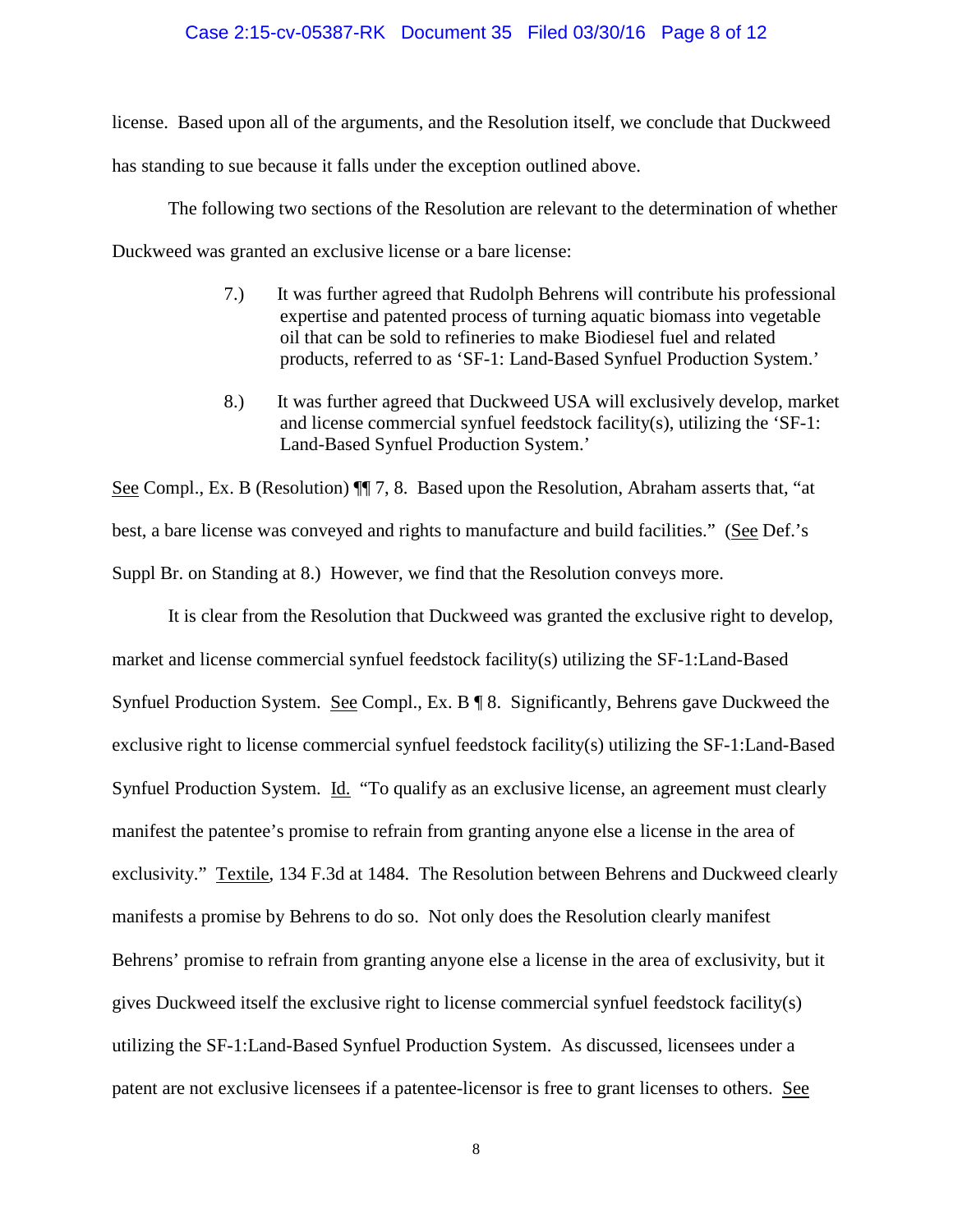### Case 2:15-cv-05387-RK Document 35 Filed 03/30/16 Page 9 of 12

supra p. 7 (citing Textile, 134 F.3d at 1484). This is clearly not the case here as Duckweed is granted the exclusive right to grant licenses to others, not Behrens.

Not only did Duckweed receive the right to practice the invention within a given territory, but, significantly, it also received Behrens' explicit promise that others shall be excluded from practicing the invention within that territory as well. Since Duckweed received an express promise of exclusivity under the patent, i.e., the right to exclude others from making, using, or selling the patented invention, it has received an exclusive license. It has received more than Behrens' promise that it will not be sued for infringement, i.e., a "bare license." Accordingly, we find that Duckweed has an exclusive license and its case falls under the exception allowing an exclusive licensee that does not have all substantial rights to have standing to sue in its own name when "necessary to prevent an absolute failure of justice, as where the patentee is the infringer, and cannot sue himself." See Textile, 134 F.3d at 1484 (citing Waterman, 138 U.S. at 255; Littlefield*,* 88 U.S. (21 Wall.) at 223). Consequently, Duckweed has standing to sue for patent infringement of the 494 Patent.

#### **B. Motion To Dismiss**

### *1. Count V – Civil Conspiracy to Breach License Agreement*

In Pennsylvania, "a civil conspiracy claim . . . requires an underlying tort." Alpart v. Gen. Land Partners, 574 F. Supp. 2d 491, 507 (E.D. Pa. 2008) (citing Boyanowski v. Capital Area Intermediate Unit, 215 F.3d 396, 405 (3d Cir. 2000) (explaining that, as a predicate to liability for civil conspiracy, a complaint must allege a distinct underlying tort)). "[A] breach of contract, without more, is not a tort." Id. at p. 507 n.18 (citing Winsor Sec., Inc. v. Hartford Life Ins. Co., 986 F.2d 655, 664 (3d Cir. 1993)). "Because a claim for civil conspiracy can only exist with 'a finding that the underlying tort has occurred,' Boyanowski, 215 F.3d at 405, the claim for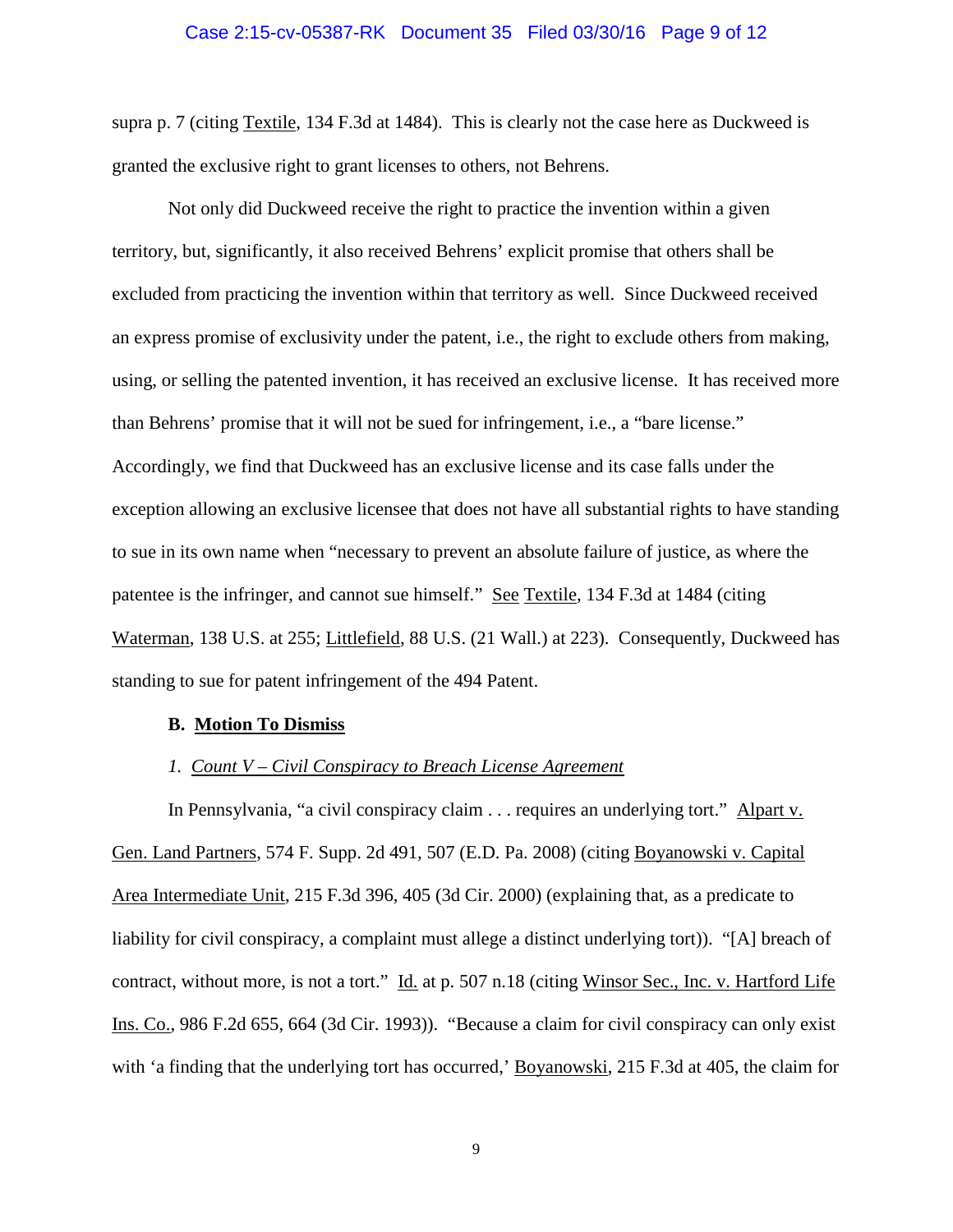### Case 2:15-cv-05387-RK Document 35 Filed 03/30/16 Page 10 of 12

civil conspiracy cannot be based on a breach of contract." Id. Thus, Duckweed's claim of civil conspiracy based upon the alleged breach of the license agreement is dismissed.<sup>[6](#page-9-0)</sup>

# *2. Remaining Counts*

When reviewing a Complaint for purposes of a Motion to Dismiss, the Court must "accept all factual allegations as true [and] construe the Complaint in the light most favorable to the Plaintiff." DelRio-Mocci v. Connolly Props., Inc., 672 F.3d 241, 245 (3d Cir. 2012) (citing Warren Gen. Hosp. v. Amgen, Inc., 643 F.3d 77, 83 (3d Cir. 2011)). "A motion to dismiss pursuant to 12(b)(6) may be granted 'only if, accepting all well-pleaded allegations in the complaint as true and viewing them in the light most favorable to the plaintiff, a court finds that plaintiff's claims lack facial plausibility.'" Id. (quoting Warren, 643 F.3 at 84).

The majority of Abraham's arguments for dismissal center upon the assertion that Duckweed merely cites a series of conclusory statements devoid of any factual support. (See Def.'s Mem. Law Support Mot. to Dismiss.) However, we note that Duckweed has, indeed, included factual support within its Complaint to support its claims against Abraham. Specifically, we note that Duckweed asserts that, upon information and belief, Abraham and Kearney, together with Behrens, are principals in BEAR. Compl. ¶ 6. The Complaint further alleges that, on June 19, 2015, Rigolizzo and Longo each received an email from Behrens stating that he was "withdrawing from [Duckweed]" and "nullifying" the license.  $\underline{Id}$ .  $\P$  54. Behrens went on to claim that BEAR, not Duckweed, had made the agreement with Rutgers to

<span id="page-9-0"></span> <sup>6</sup> Duckweed asserts that "it is well-settled that patent infringement is tortious conduct." (Pl.'s Resp. Opp'n Def.'s Mot. to Dismiss at 13.) It asserts that its civil conspiracy claim survives dismissal because "the breach of the License is inextricably intertwined with infringement of the 494 Patent, assuming, arguendo, that a civil conspiracy claim . . . must be founded upon underlying tortious conduct, Count . . . V. . . [has] such foundation." (Id.) We only address what is before us contained within the Complaint, which is a civil conspiracy claim based upon a breach of license agreement. As discussed above, pursuant to Pennsylvania law, we will dismiss Count V for failure to state a claim.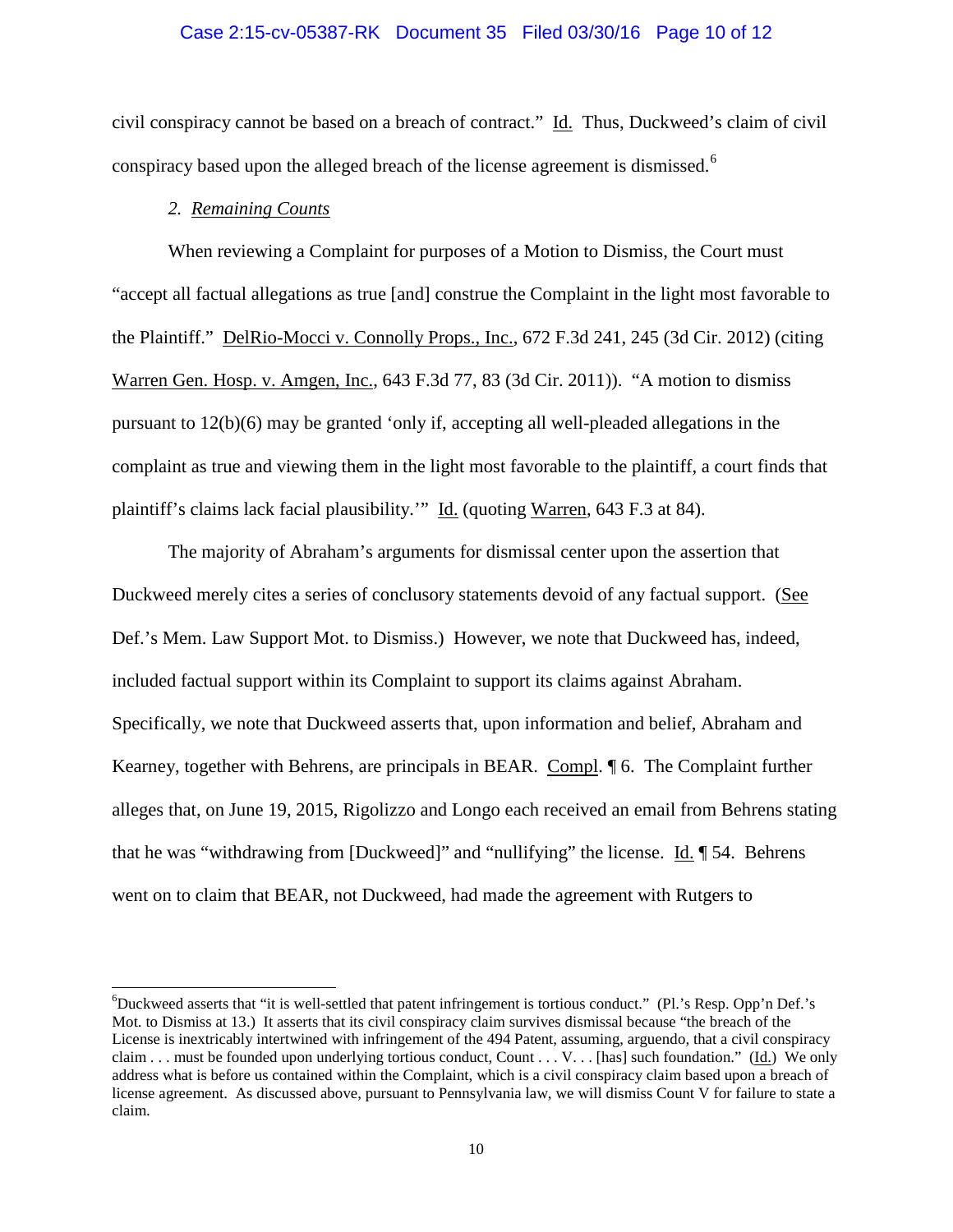### Case 2:15-cv-05387-RK Document 35 Filed 03/30/16 Page 11 of 12

demonstrate its (BEAR's) "patented technologies" - i.e., the technologies that Duckweed has an exclusive license to commercialize - to "the world." Id. ¶ 54.

Duckweed further alleges in its Complaint that after Behrens' email, Behrens and Kearney (acting on his own behalf and on behalf of Abraham) each communicated on multiple occasions by email and by telephone with Duckweed investors James McMonagle and Frank Marx to, among other things: (i) disparage Rigolizzo, calling him a liar and a thief, (ii) make clear that, together with Abraham, they would install the pump and nozzle assemblies and artificial intelligence - which Behrens has withheld and refused to deliver to Duckweed - in order to make the Rutgers site operational and present it "to the world" as a BEAR project; (iii) make clear that, together with Abraham, they intended to pursue the Sparta, Georgia opportunity through BEAR once the Rutgers site was operational; and (iv) solicit Duckweed's investors away from Duckweed. Id. ¶ 58. Additionally, the Complaint alleges that, on September 4, 2015, Rigolizzo received a call from Abraham, who confirmed the alliance between himself and Behrens by bragging that the algae tanks at the Rutgers site had been filled and were growing algae, that the LVKN pump and nozzle assemblies were about to be installed, and that the demonstration units would then be fully operational. Id. ¶ 59.

Accepting all of the pertinent allegations in the Complaint as true, and viewing them in the light most favorable to Duckweed, it is clear that Duckweed has set forth factual averments that Abraham has taken more action in this case than solely providing Duckweed with funding per their agreement. As such, at this early stage of the litigation, Duckweed's claims against Abraham; namely, Patent Infringement (Count I); Tortious Interference with Existing Contract (Count III); Aiding and Abetting Breach of Fiduciary Duty (Count VII); and Civil Conspiracy to